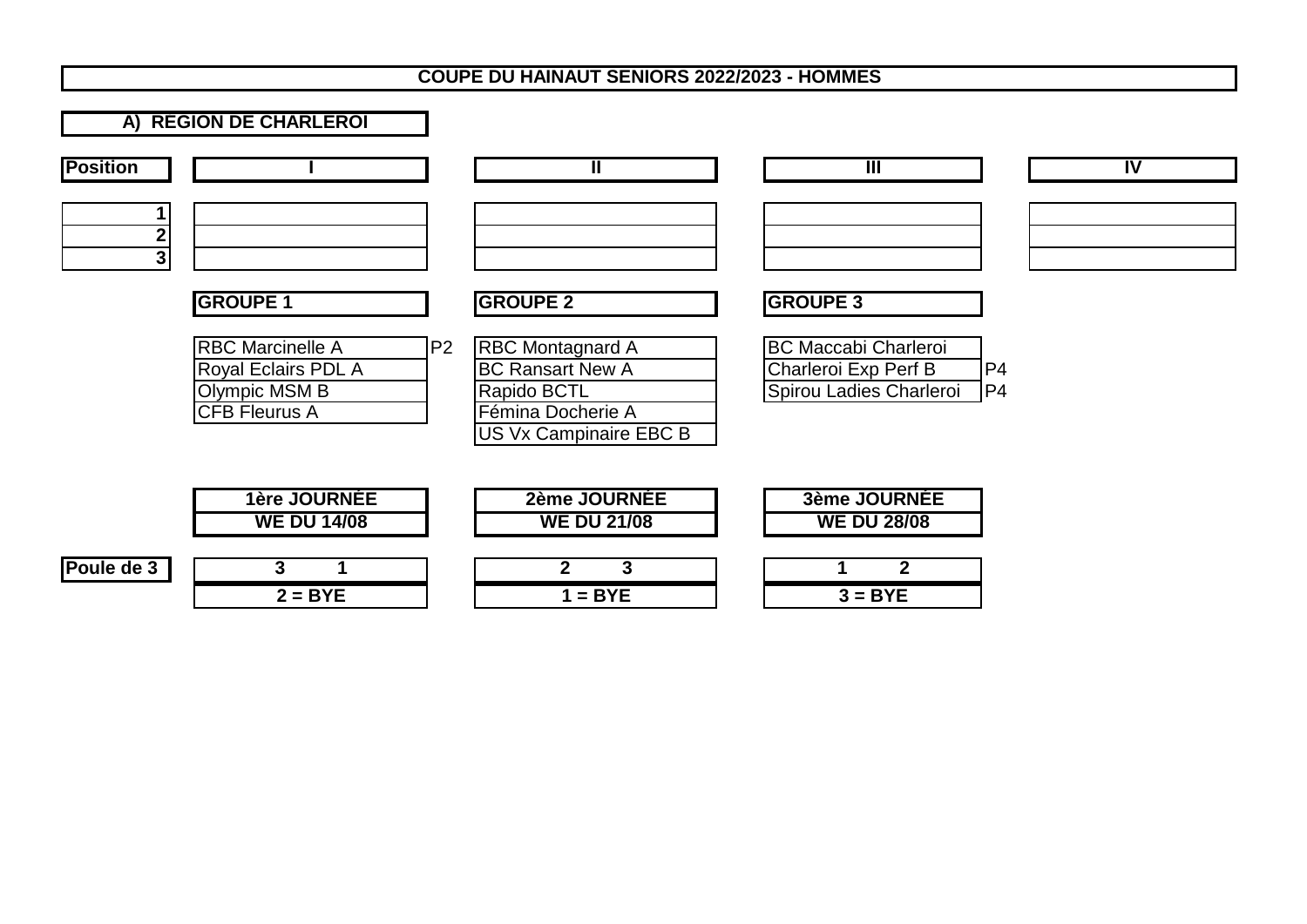## **COUPE DU HAINAUT SENIORS 2022/2023 - HOMMES**

|                     | <b>B) REGION DU CENTRE</b>                                                                 |                                                                                                                         |                                                                      |                          |
|---------------------|--------------------------------------------------------------------------------------------|-------------------------------------------------------------------------------------------------------------------------|----------------------------------------------------------------------|--------------------------|
| <b>Position</b>     |                                                                                            | Π                                                                                                                       | $\overline{\mathsf{H}}$                                              | $\overline{\mathsf{IV}}$ |
| $\overline{2}$<br>3 |                                                                                            |                                                                                                                         |                                                                      |                          |
|                     | <b>GROUPE 1</b>                                                                            | <b>GROUPE 2</b>                                                                                                         | <b>GROUPE 3</b>                                                      |                          |
|                     | <b>JS Luttre A</b><br><b>BE Courcelles A</b><br><b>BCJ Ressaix A</b><br><b>RCBE 2000 A</b> | <b>BC Ecaussinnes A</b><br><b>BC Carnières A</b><br><b>BCFO</b> Seneffe<br><b>BBC Brainois B</b><br><b>UBC Binche A</b> | <b>JS Soignies A</b><br><b>BC AMLL A</b><br><b>BCPC Bracquegnies</b> | P4                       |
|                     | <b>1ère JOURNEE</b><br><b>WE DU 14/08</b>                                                  | 2ème JOURNEE<br><b>WE DU 21/08</b>                                                                                      | <b>3ème JOURNEE</b><br><b>WE DU 28/08</b>                            |                          |
| Poule de 3          | $\mathbf{3}$<br>1<br>$2 = BYE$                                                             | 3<br>$\overline{2}$<br>$1 = BYE$                                                                                        | $\mathbf{2}$<br>$3 = BYE$                                            |                          |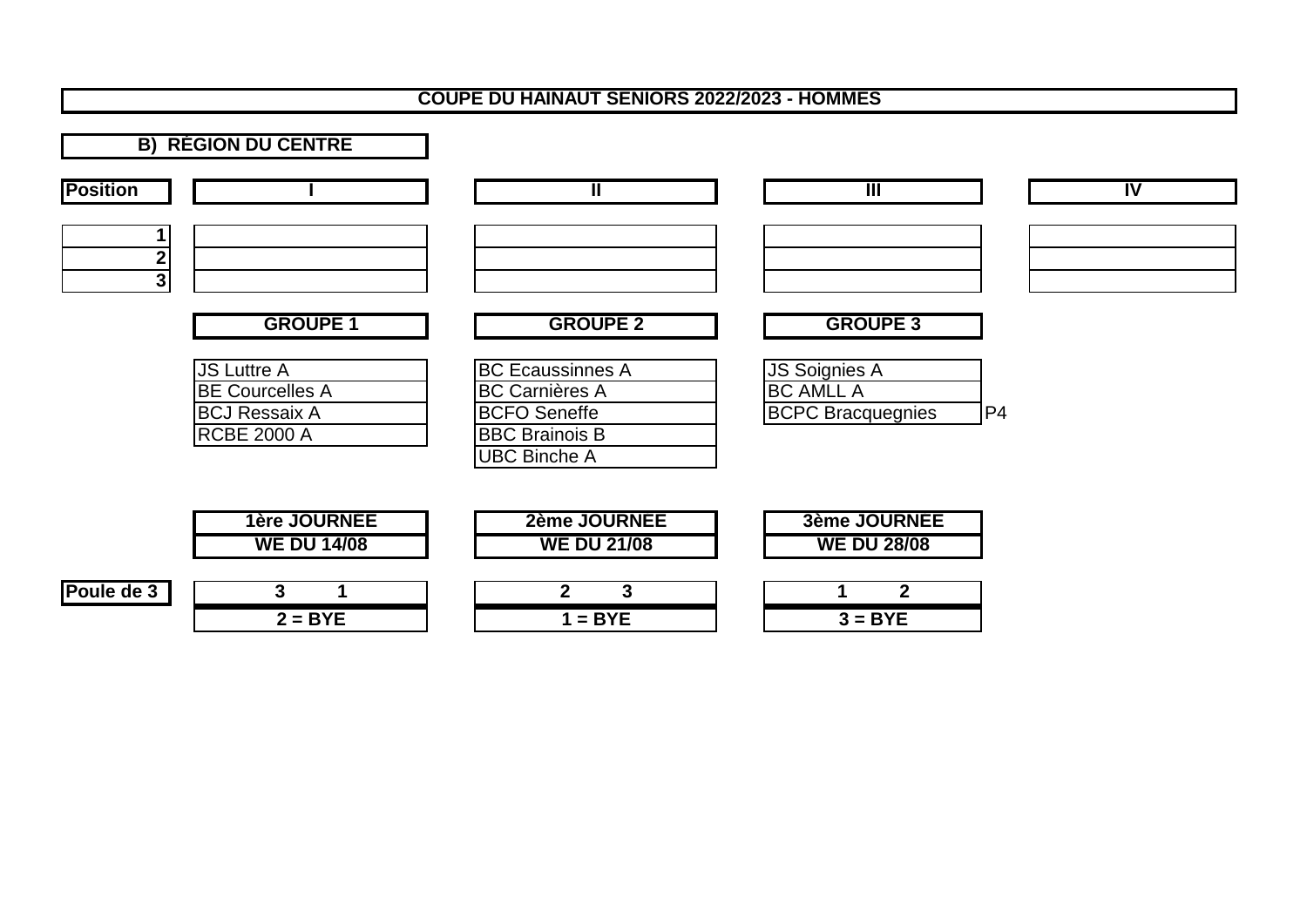## **COUPE DU HAINAUT SENIORS 2022/2023 - HOMMES**

|                          | C) REGION DE MONS                                                                                        |                                                                                      |                                                                                                   |                          |
|--------------------------|----------------------------------------------------------------------------------------------------------|--------------------------------------------------------------------------------------|---------------------------------------------------------------------------------------------------|--------------------------|
| <b>Position</b>          |                                                                                                          | π                                                                                    | $\mathbb{I}$                                                                                      | $\overline{\mathsf{IV}}$ |
| 1<br>$\overline{2}$<br>3 |                                                                                                          |                                                                                      |                                                                                                   |                          |
| 4                        | <b>GROUPE 1</b>                                                                                          | <b>GROUPE 2</b>                                                                      | <b>GROUPE 3</b>                                                                                   |                          |
|                          | New BC Boussu 2013 A<br><b>UBC Quaregnon B</b><br><b>BC Mons Capitale A</b><br><b>GGBC Colfontaine A</b> | <b>JSB Maffle B</b><br><b>Esp BHC Wasmuel</b><br>R Blaregnies BC A<br>BC L'9 Flénu B | <b>JSLB Frameries A</b><br><b>JS Cuesmes A</b><br><b>UB Quaregnon A</b><br><b>BCJHP Quiévrain</b> | P <sub>4</sub>           |
|                          | 1ère JOURNEE<br><b>WE DU 14/08</b>                                                                       | <b>JSE Enghien A</b><br>2ème JOURNEE<br><b>WE DU 21/08</b>                           | 3ème JOURNEE<br><b>WE DU 28/08</b>                                                                |                          |
| Poule de 4               | 4<br>$\mathbf 1$<br>3<br>$\mathbf{2}$                                                                    | 3<br>1<br>$\overline{2}$<br>4                                                        | $\overline{\mathbf{3}}$<br>4<br>$\mathbf{2}$<br>1                                                 |                          |
| Poule de 3               | $\mathbf{3}$<br>1<br>$2 = BYE$                                                                           | $\overline{3}$<br>$\mathbf{2}$<br>$1 = BYE$                                          | $\overline{2}$<br>$3 = BYE$                                                                       |                          |